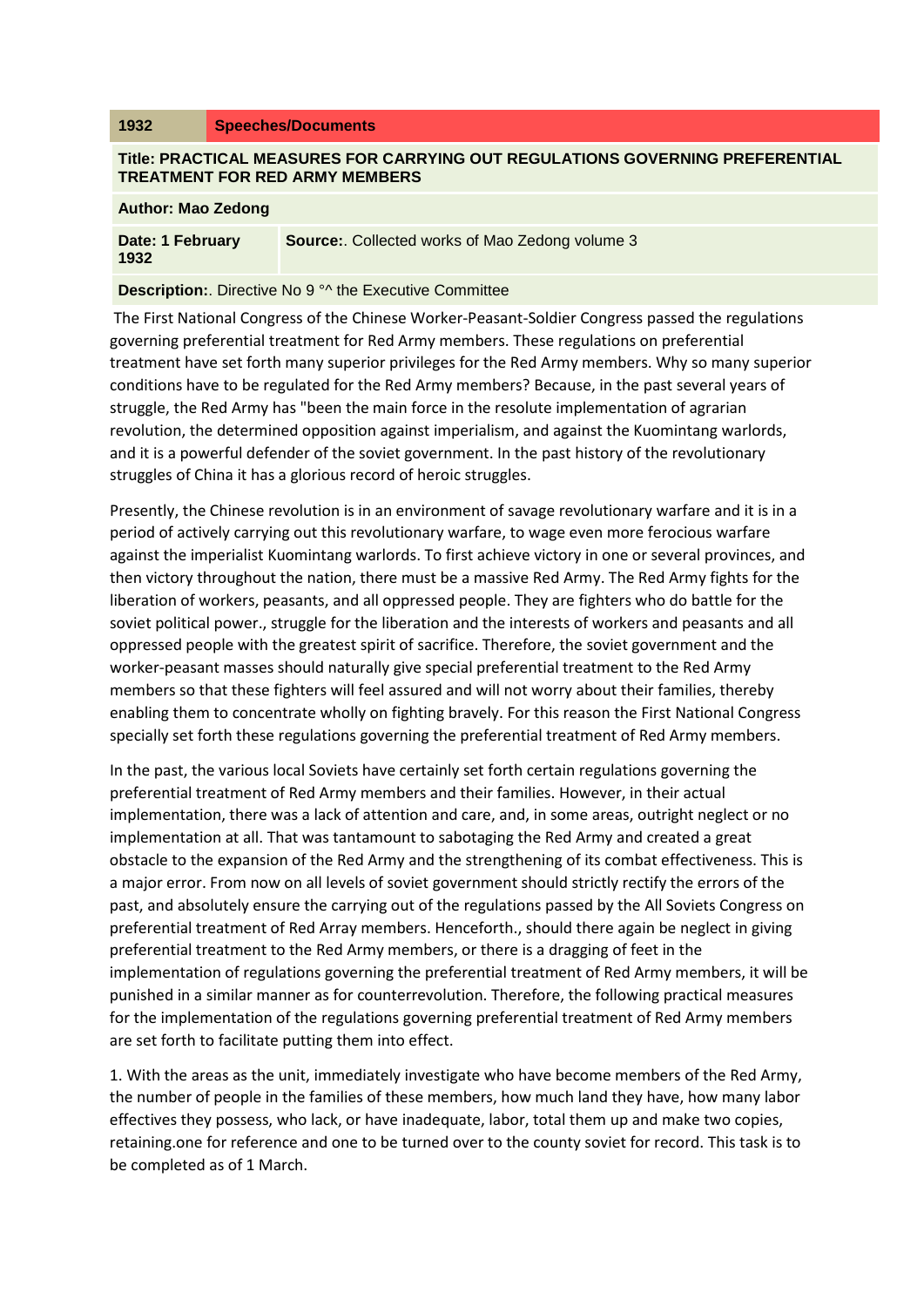2. The political departments and political commissars of the various armies of the Red Army and its independent divisions<sup>^</sup> as well as local armed forces divorced from production, will "be responsible for detailed registration of all commanders, fighters, and workers by name, age, domicile,, and family situation, and report them to the revolutionary military commission or the local soviet government. This task is also deadlined for completion before 1 March.

3. The local government and the political department and commissars of the Red Army will investigate to the best of their ability those fighters of the Red Army already sacrificed, and report to the revolutionary military committee or the local soviet government so as to have the county governments take action.

4. The responsible persons of various armies and local armed force units will investigate and differentiate by class composition, or by the principal or support roles played by those in the Red Army or local armed forces who have, in the past, participated in counterrevolutionary organizations regardless of whether they are those who have "been sentenced or who have confessed, reformed, and remained in the units, and report them to higher echelon organizations so that decisions could be made on whether their land should, or should not be, confiscated and these decisions turned over to the various local governments for implementation after decisions have been reached in these cases.

5. Except for Red Army fighters with foreign domicile, the registration ledgers of the various armies are to be forwarded by the Central Government to the various area governments. They, in turn, will compare the name lists of the various army units with their own and report the result to their own higher level of government for record. If there are discrepancies, they, are still required to be examined carefully and reported to the higher level government for review so as to avoid omissions or errors.

6. The current important problem on the implementation of the regulations governing preferential treatment is the mobilising of the masses to help the families of Red Army members cultivate their land and to farm public land half for the Red Army. This should be done by the area and village government in accordance with the compiled name lists, totalling up the number of Red Army member families with no labor or have inadequate labor force, and calculate the amount of voluntary labor needed. Then total how much labor force is available in the various villages of the entire area and, accordingly, allocate the worker-peasant masses of a certain area to help the families of that area in farming their land and to cultivate the public land of the Red Army. The village Soviets are assigned this responsibility and practical allocations are to be made and cultivation carried out by them.

7. After receipt of notice from the area soviet, the various village Soviets are to immediately call a meeting of the village soviet and decide upon the method of implementation. Then call the families of Red Army members and the entire populace of the village to a meeting to discuss and publicize the significance of assisting families of Red Army members in farming their land and the cultivation of public land of the Red Army, and the number of voluntary labor force the village is obligated to provide. After the masses have approved, allocate the number of days of voluntary labor and the schedule in a practical manner. At the same time, the village soviet should also, do their best to convene a meeting of responsible persons of poor peasant groups and tenant farmer union and request their help in mobilizing the masses to carry out the cultivation of public lands held by the Red Army and extend assistance to families of Red Army members in the farming of their land. The village soviet will be responsible for the supervision at cultivation and harvesting periods and, at the same time, it must guard against giving coercive orders (the rich peasants are exceptions).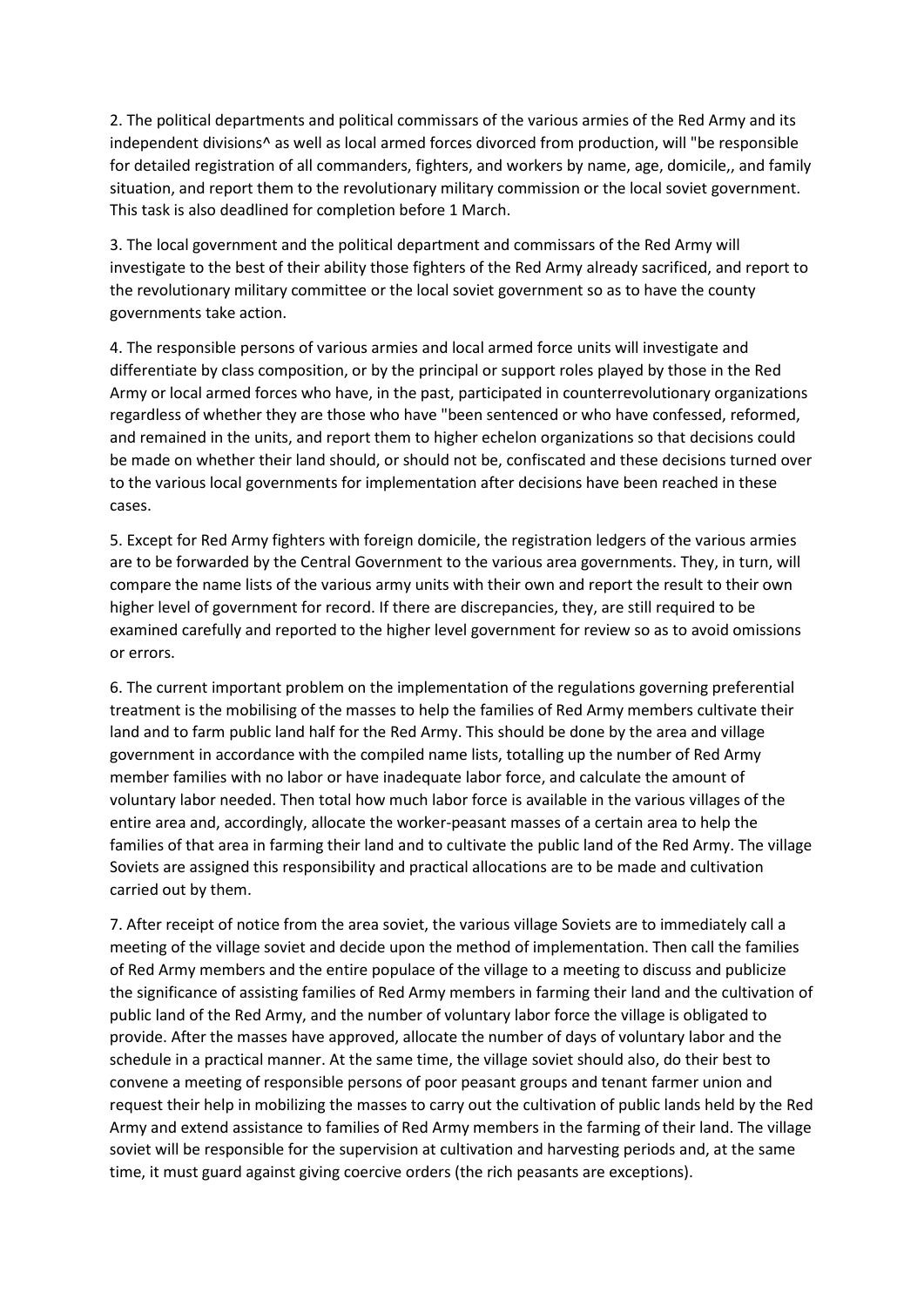8. At the time of cultivation and at harvesting period the village soviet will apply the methods of propaganda and encouragement to mobilize the broad masses before they take place and assist the Red Army and the families of Red Army members in these tasks based the voluntary labor force assigned, thereby completing the cultivation and the harvesting of Red Army fields somewhat ahead of the others.

9. Regarding measures for retaining public land for Red Army fighters of foreign domicile, they should be in accordance with how much land has been distributed to each person in that area and. the stipulated quota of public land set aside. This quota will be large or small in accordance with the land distributed. For example, the method set up by Kiangsi Province is to allocate public paddies for three to five people in villages where the per person distribution is 5 tan, and more for those villages with distribution exceeding 5 tan. Those villages distributing less than 5 tan per person should also allocate public paddies for at least two persons. The other soviet areas may allocate in a manner similar to Kiangsi1s method. Besides the necessity for old soviet areas to take measures for allocating public paddies., all newly developed areas must give their special attention to setting aside of public paddies when land is distributed.

10. With the administrative area as a unit all public paddies in the area are to "be totalled and reported to the county and then to the provincial governments, A report on the total amount of public paddies in the entire province is then made to the Central Government. The General Political Department of the Red Army will then distribute the public paddies available in the ..various counties in accordance with the number of persons with foreign domiciles in the Red Array.

While reporting this, on the one hand, to the Central Government for forwarding to local governments for announcement to the masses, on the other hand announcements will also be made to the fighters of various army units on how much public land have been newly allocated and their locations. The fighters of the various units will then elect representatives to inspect the allocated paddies at these locations.

11. Special markings should be set up by the area government on the public paddies in various areas with the notation that it is the public paddies of fighters of a certain army unit. Regarding such items as seeds and fertilizers, they will be mainly supplied by mobilizing the masses, and, when possible, the government will provide additional support.

12. After the harvest each year the area soviet will be responsible for selling the harvested products and changing them into currency. This will then be forwarded to the county government, and the provincial government will hand the currency over to the Red Army for distribution to the person enjoying the privilege of the public paddies.

13. The names, domiciles, and families of Red Army fighters with foreign domicile who have sacrificed their lives should be registered so that when the revolution developed to that area at a future date the Central Government will issue orders to the local government to investigate and certify in accordance with the addresses and give preferential treatment to their families in accordance with these regulations.

14. If after the death of a Red Army fighter, his family has inadequate means, or no means at all, to maintain a livelihood,- the government should give a financial subsidy in accordance with the living expense needs of the area until his children become self-supporting, or until the death of parents and spouse where there are no issues.